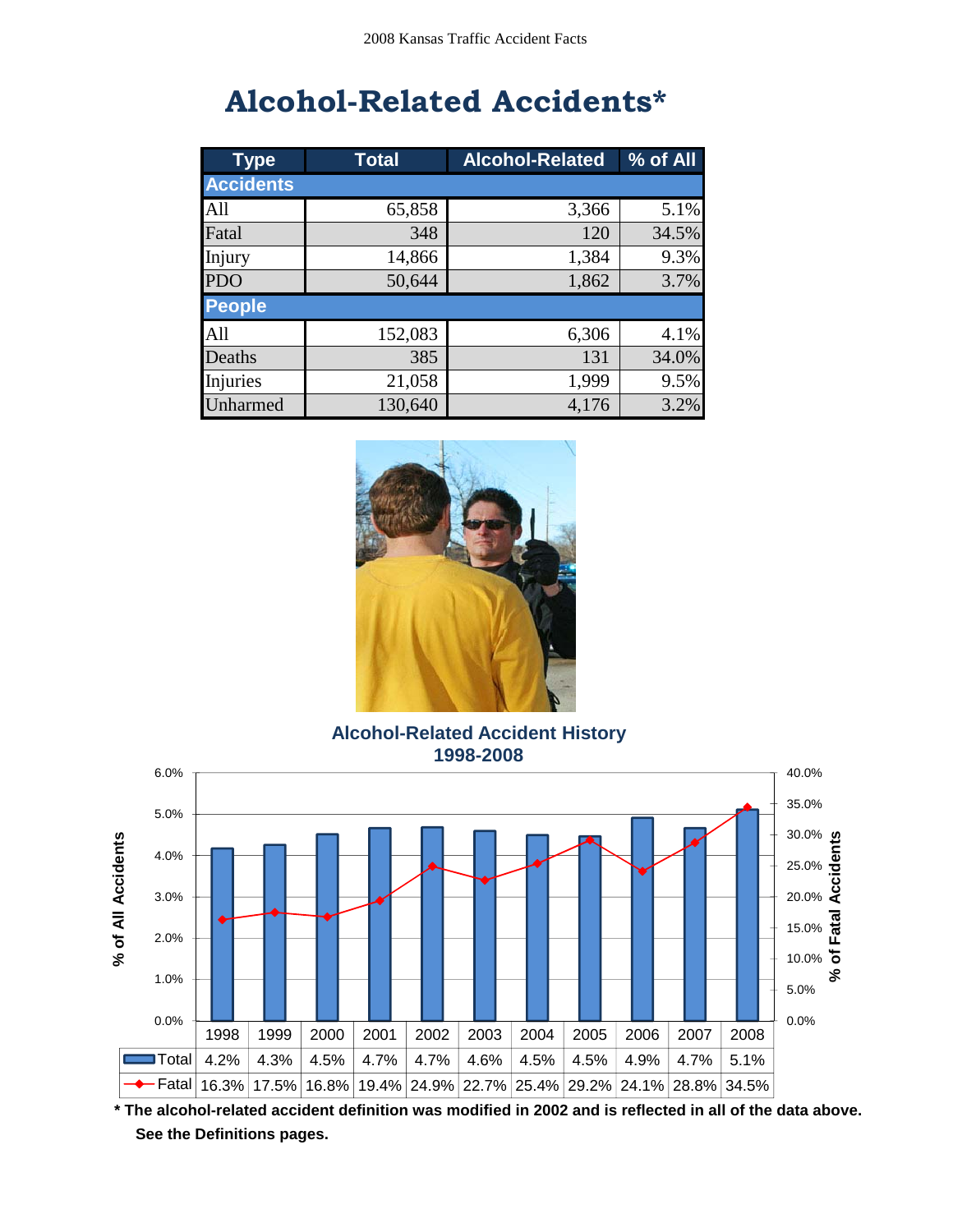# **Alcohol-Related Accidents\* By Driver Age**

| Alcohol-Impaired   |          | <b>Accidents</b> |                |            |                | People         |
|--------------------|----------|------------------|----------------|------------|----------------|----------------|
| <b>Driver Ages</b> | Total    | Fatal            | <b>Injury</b>  | <b>PDO</b> | <b>Deaths</b>  | <b>Injured</b> |
| Unknown            | 65       | $\mathbf{1}$     | 9              | 55         | $\overline{2}$ | 15             |
| $1 - 14$           | $\theta$ | $\overline{0}$   | $\overline{0}$ | $\Omega$   | $\overline{0}$ | $\overline{0}$ |
| $15 - 19$          | 397      | 13               | 165            | 219        | 13             | 250            |
| $1 - 20$           | 556      | 18               | 238            | 300        | 18             | 354            |
| 20-24              | 844      | 36               | 347            | 461        | 41             | 522            |
| 25-29              | 566      | 12               | 217            | 337        | 14             | 344            |
| 30-34              | 328      | 11               | 138            | 179        | 13             | 185            |
| 35-39              | 265      | 9                | 116            | 140        | 9              | 149            |
| 40-44              | 269      | 15               | 111            | 143        | 18             | 162            |
| 45-49              | 282      | 10               | 132            | 140        | 11             | 189            |
| 50-54              | 186      | 8                | 75             | 103        | 8              | 108            |
| 55-59              | 99       | 3                | 52             | 44         | 3              | 70             |
| 60-64              | 49       | $\overline{c}$   | 19             | 28         | $\overline{2}$ | 21             |
| 65-69              | 21       | $\overline{2}$   | 10             | 9          | $\overline{2}$ | 13             |
| 70-74              | 16       | $\overline{2}$   | 6              | 8          | $\overline{2}$ | 15             |
| $75+$              | 14       | $\overline{2}$   | 5              | 7          | $\overline{2}$ | $8\,$          |



#### **Alcohol-Impaired Drivers by Age Group**



**Note: More than one driver per age group can be involved in the same accident.**

 **See the Definitions pages. \* The alcohol-related accident definition was modified in 2002 and is reflected in the data above.**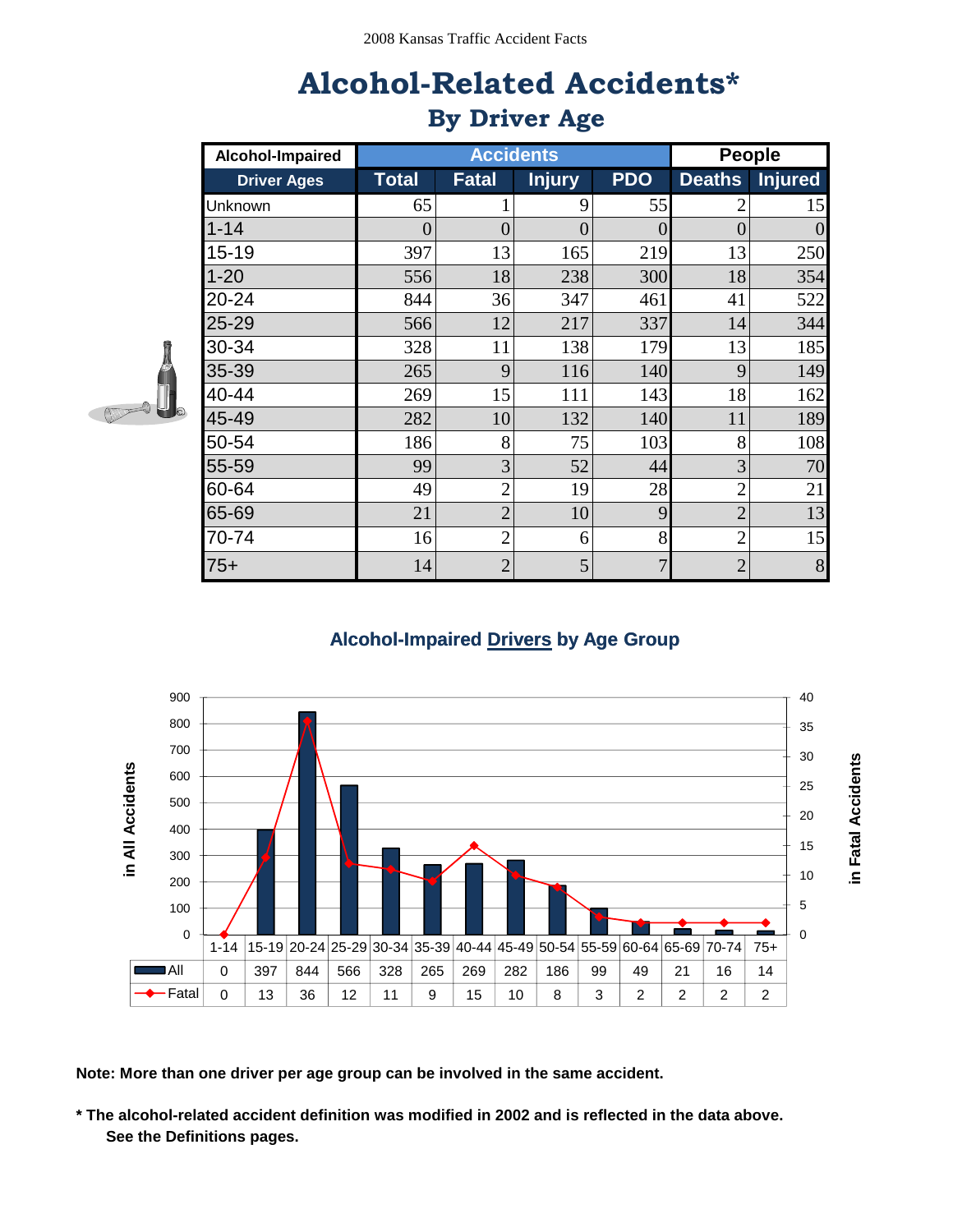## **Alcohol-Related Accidents\***

### **1998-2008 Summary**

|              | <b>Accidents</b> |              |               | <b>People</b> |               |                 |
|--------------|------------------|--------------|---------------|---------------|---------------|-----------------|
| Year         | <b>Total</b>     | <b>Fatal</b> | <b>Injury</b> | <b>PDO</b>    | <b>Deaths</b> | <b>Injuries</b> |
| 1998         | 3,298            | 72           | 1,593         | 1,633         | 84            | 2,469           |
| 1999         | 3,349            | 80           | 1,611         | 1,658         | 94            | 2,483           |
| 2000         | 3,531            | 68           | 1,673         | 1,790         | 80            | 2,533           |
| 2001         | 3,678            | 84           | 1,773         | 1,821         | 100           | 2,562           |
| 2002         | 3,666            | 111          | 1,635         | 1,920         | 129           | 2,419           |
| 2003         | 3,445            | 95           | 1,519         | 1,831         | 105           | 2,285           |
| 2004         | 3,328            | 99           | 1,422         | 1,807         | 117           | 2,014           |
| 2005         | 3,069            | 112          | 1,361         | 1,596         | 119           | 1,959           |
| 2006         | 3,216            | 103          | 1,447         | 1,666         | 114           | 2,061           |
| 2007         | 3,292            | 109          | 1,377         | 1,806         | 118           | 1,944           |
| 2008         | 3,366            | 120          | 1,384         | 1,862         | 131           | 1,999           |
| <b>Total</b> | 37,238           | 1,053        | 16,795        | 19,390        | 1,191         | 24,728          |







#### **1998-2008 Alcohol-Related Accident Summary**



 **See the Definitions pages. \* The alcohol-related accident definition was modified in 2002 and is reflected in all of the data above.**